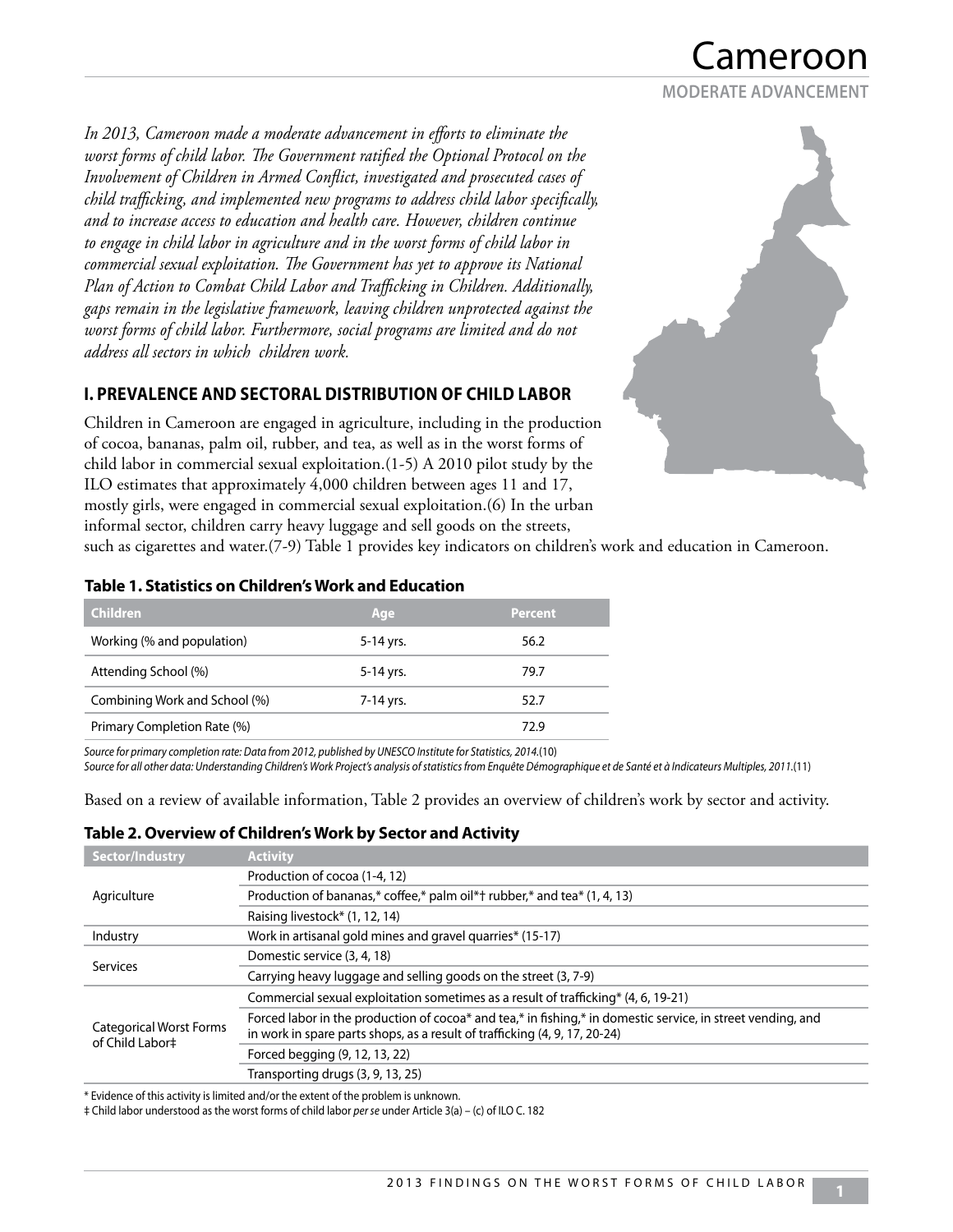# Cameroon

## **MODERATE ADVANCEMENT**

Street children who are used to transport drugs in cities such as Yaoundé and Douala are at risk of being recruited into gangs.(3, 9, 25) In the three Northern regions, it is a tradition to send boys to Koranic teachers to receive education. While some boys receive lessons, others are forced by their teachers to beg or perform other work and to surrender the money that they earn.(9, 12, 13, 22) Cameroon is a source and destination country for the trafficking of children; Cameroon is also a transit country for children trafficked between Gabon and Nigeria, and for children trafficked to Europe.(4, 21, 23, 24) Child trafficking also occurs internally and is prevalent in the Northwest region.(26)

Access to education is hindered by the remote locations of schools and the lack of potable water in rural schools.(27, 28) In addition, the Government of Cameroon reports that in many regions, fewer than 40 percent of children are registered at birth. Unregistered children in Cameroon cannot access essential services, including schooling.(8, 12)

## **II. LEGAL FRAMEWORK ON THE WORST FORMS OF CHILD LABOR**

Cameroon has ratified most key international conventions concerning child labor (Table 3).

## **Table 3. Ratification of International Conventions on Child Labor**

|  | <b>Convention</b>                                                                          | Ratification |
|--|--------------------------------------------------------------------------------------------|--------------|
|  | ILO C. 138, Minimum Age                                                                    |              |
|  | ILO C. 182, Worst Forms of Child Labor                                                     |              |
|  | UN CRC                                                                                     |              |
|  | UN CRC Optional Protocol on Armed Conflict                                                 |              |
|  | UN CRC Optional Protocol on the Sale of Children, Child Prostitution and Child Pornography |              |
|  | Palermo Protocol on Trafficking in Persons                                                 |              |

In 2013, the Government ratified the Optional Protocol on the Involvement of Children in Armed Conflict; however, it has not ratified the Optional Protocol on the Sale of Children, Child Prostitution, and Child Pornography.(29, 30)

The Government has established relevant laws and regulations related to child labor, including its worst forms (Table 4).

## **Table 4. Laws and Regulations Related to Child Labor**

| Yes/No    | Age | <b>Related Legislation</b>                                                                                           |
|-----------|-----|----------------------------------------------------------------------------------------------------------------------|
| Yes       | 14  | Section 86 of the Labor Code (3, 9, 31)                                                                              |
| Yes       | 18  | Law No. 017; Sections 86 and 87 of the Labor Code (3, 31, 32)                                                        |
| Yes       |     | Law No. 017 (32)                                                                                                     |
| Yes       |     | Article 4 of the Constitution; Law No. 2011/024; Articles 292<br>and 293 of the Penal Code; Labor Code (31, 33-36)   |
| Yes       |     | Law No. 2011/024; Law Project Relating to the Fight Against<br>Trafficking in Persons and Slavery (1, 4, 34, 36, 37) |
| Yes       |     | Article 343 of the Penal Code; Article 76 of Law<br>No. 2010/12 (33, 34, 38)                                         |
| <b>No</b> |     |                                                                                                                      |
| $N/A^*$   |     |                                                                                                                      |
| Yes       | 18  | Presidential Decree No. 1994/185 (40, 41)                                                                            |
| Yes       | 12  | Articles 9 and 16 of Law No. 1998/004 (42-44)                                                                        |
| Yes       |     | Presidential Decree No. 2001/041 (5, 12, 45)                                                                         |
|           |     |                                                                                                                      |

\* No conscription or no standing military.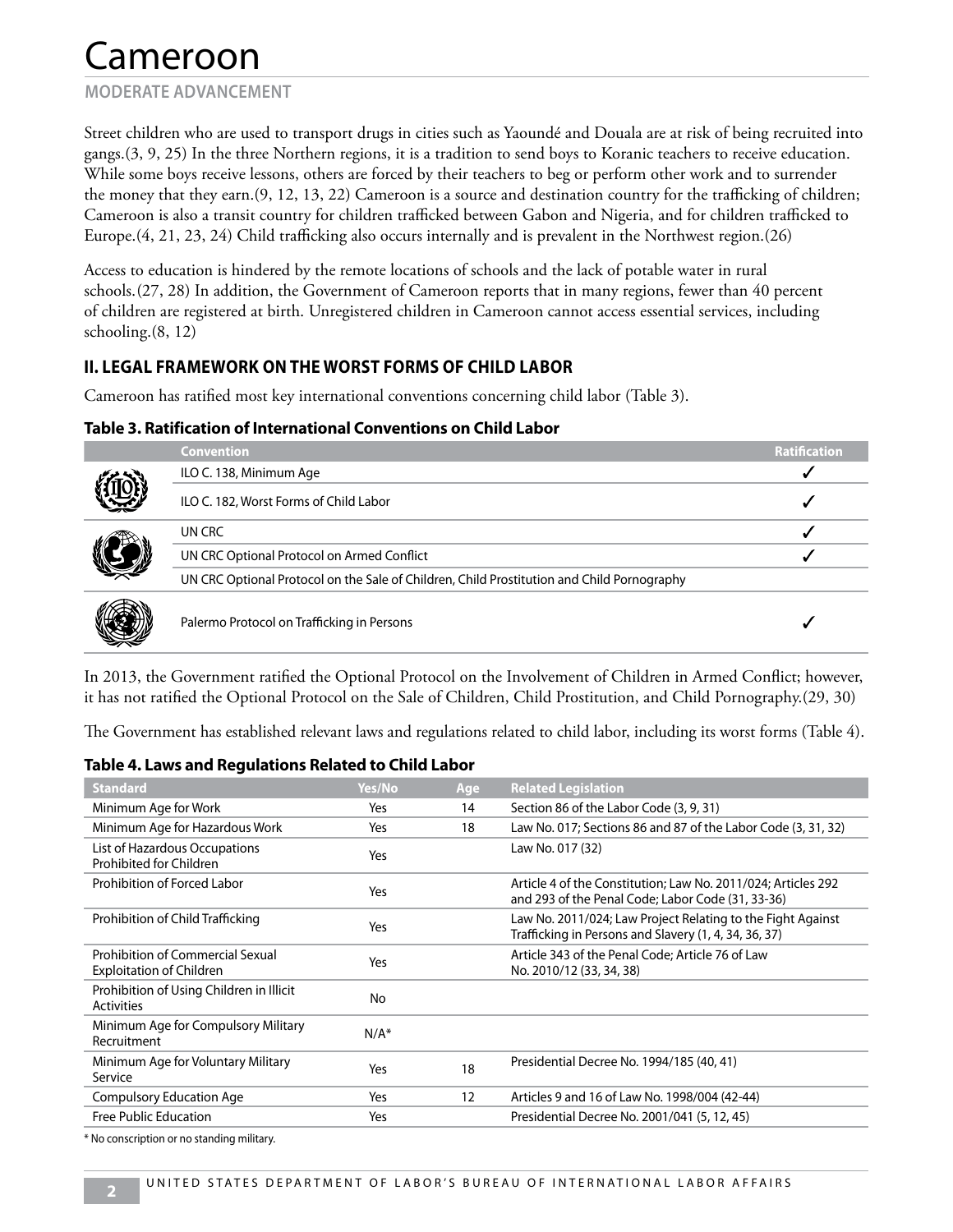While Law No. 017 sets a minimum age for hazardous work and prohibits children from certain occupations, it does not prohibit work underwater and at dangerous heights, which is often performed by children who fish or harvest bananas.(17, 32) The Law does not fully protect children working in agriculture, domestic service, and street vending, even though many children are known to work in these sectors. Labor laws do not extend to these children, who typically work without formal employment contracts; moreover, health and safety laws do not apply to all domestic workers.(17, 32) The Government lacks a mechanism for protecting these children, since they are not covered by law.(3, 9, 12, 17, 32) The compulsory school age of 12 makes children ages 12 to 14 particularly vulnerable to the worst forms of child labor, as they are not required to be in school and are below the minimum age for work. Although Presidential Decree No. 2001/041 establishes the right to free education, in practice, additional school fees and the costs of books and uniforms are prohibitive for many families.(3, 12, 45) The Ministry of Education offers fee waivers to disadvantaged primary students; however, these waivers sometimes do not cover the costs or arrive late, which means that parents must still pay some out-of-pocket fees.(3, 46, 47) The Government has not criminalized the use of children for illicit activities.(13, 39)

## **III. ENFORCEMENT OF LAWS ON THE WORST FORMS OF CHILD LABOR**

The Government has established institutional mechanisms for the enforcement of laws and regulations on child labor, including its worst forms (Table 5).

| Role                                                                                                                                                                                                               |
|--------------------------------------------------------------------------------------------------------------------------------------------------------------------------------------------------------------------|
| Lead efforts to enforce child labor laws, in cooperation with other government bodies, including the<br>Ministries of Social Affairs, Justice, Women's Empowerment and the Family, and Employment.(3)              |
| Promote and protect human rights and investigate human rights abuses. (5, 42, 48)                                                                                                                                  |
| Investigate the use of children in hazardous work and trafficking; work within the public security<br>sections of local police stations; and work within public security sections of local police stations.(5, 36) |
| Contribute to investigations through judicial auxiliaries and send files to court for prosecution as<br>appropriate.(36)                                                                                           |
|                                                                                                                                                                                                                    |

## **Table 5. Agencies Responsible for Child Labor Law Enforcement**

Research found no evidence that labor law enforcement agencies in Cameroon took actions to combat child labor, including its worst form. However, criminal law enforcement agencies in Cameroon took such actions.

## *Labor Law Enforcement*

In 2013, the Ministry of Labor and Social Security (MINLSS) employed 81 labor inspectors, which is an insufficient number, according to an MINLSS official.(3) Additionally, inspectors often do not have the means of transportation or fuel they need to conduct inspections.(3) A 2011 ILO review of Cameroon's labor inspectorate found that few workplace visits occur.(49) Labor inspectors are informed of the ILO's core conventions during their initial training, but they do not receive any further training on these issues.(3) The ILO Committee of Experts has expressed concern that inspectors are not sufficiently familiar with the labor laws.(3, 49) The number of inspections conducted in 2013 is unavailable. There are no official comprehensive statistics on the number of child labor violations found, of penalties or citations issued, or of children removed and assisted as a result of the inspections.(3)

## *Criminal Law Enforcement*

In 2013, the Government conducted at least 10 child trafficking investigations, and at least five children were removed from exploitative labor situations and eight children were rescued from traffickers as a result of these investigations; these children were placed in the care of social services. The investigations targeted trafficking within Cameroon, from the Central African Republic for labor exploitation, and to Equatorial Guinea for commercial sexual exploitation.(3, 50) At least one person was convicted of child trafficking.(3)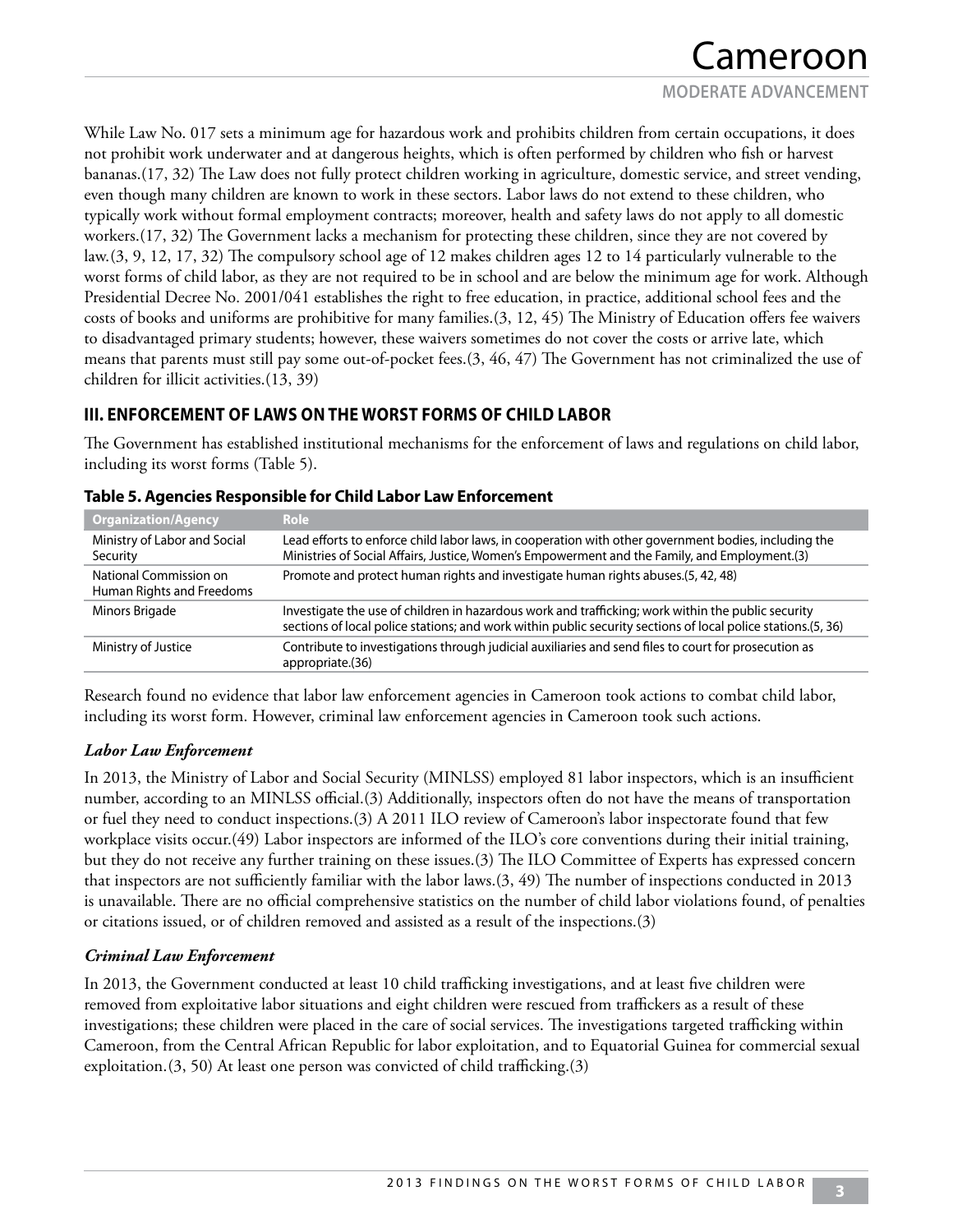## **IV. COORDINATION OF GOVERNMENT EFFORTS ON THE WORST FORMS OF CHILD LABOR**

Research found no evidence that the Government has established a mechanism to coordinate its efforts to address child labor, including its worst forms. However, the Government has other mechanisms that may have an impact on child labor (Table 6).

#### **Table 6. Mechanisms to Coordinate Government Efforts on Child Labor**

| <b>Coordinating Body</b>    | <b>Role &amp; Description</b>                                                                                                                                                                                                                                                                                                                                |
|-----------------------------|--------------------------------------------------------------------------------------------------------------------------------------------------------------------------------------------------------------------------------------------------------------------------------------------------------------------------------------------------------------|
| Inter-Ministerial Committee | Coordinate government efforts to combat trafficking in persons, including by training stakeholders,<br>proposing legislation, and ratifying international instruments.(3)                                                                                                                                                                                    |
| Joint Mobile Brigade        | Work to prevent and combat the phenomenon of street children by identifying street children,<br>helping to convince them to return to their families or to enter Government-run centers, and<br>educating families whose children have returned home on the root causes of the phenomenon to<br>prevent these children from returning to the streets.(1, 13) |
|                             |                                                                                                                                                                                                                                                                                                                                                              |

In 2013, the Inter-Ministerial Committee, with assistance from the NGO Vital Voices, organized two training sessions on trafficking in persons for judges, diplomats, social workers, labor officials, and members of civil society.(3)

## **V. GOVERNMENT POLICIES ON THE WORST FORMS OF CHILD LABOR**

The Government of Cameroon has established policies related to child labor, including its worst forms (Table 7).

## **Table 7. Policies Related to Child Labor**

| <b>Policy</b>                                               | <b>Description</b>                                                                                                                                                                                                                                                                           |
|-------------------------------------------------------------|----------------------------------------------------------------------------------------------------------------------------------------------------------------------------------------------------------------------------------------------------------------------------------------------|
| Trafficking in Persons Action Plan*                         | Outlines efforts to prosecute and convict trafficking offenders, to educate law enforcement<br>personnel and social workers, to develop and enact legislation prohibiting the trafficking of adults,<br>and to train enforcement personnel on how to use the human trafficking database.(51) |
| PRSP*                                                       | Includes overall goals of poverty reduction, increased access to health and social services, and<br>improved infrastructure such as education.(52)                                                                                                                                           |
| Country Program Action Plan<br>$(2013 - 2017)$ <sup>+</sup> | UNICEF- and Government-implemented program that addresses the full development of young<br>children and builds on the previous Country Program Action Plan.(13)                                                                                                                              |

\* The impact of this policy on child labor does not appear to have been studied.

† Program was launched during the reporting period.

In 2013, the Government and UNICEF launched a new Country Program Action Plan to address the full development of young children and build on the previous Country Program Action Plan.(13) The Government appoints Child Parliamentarians to provide recommendations on issues related to children, including child labor.(5, 53)

In 2013, the Government drafted a National Plan of Action to Combat Child Labor and Trafficking in Children. However, it has yet to ratify or officially approve the Plan, and it is unknown whether the Plan addresses all relevant worst forms of child labor.(1, 5, 35, 54, 55) The PRSP has neither budgets nor details related to the worst forms of child labor.(52) Moreover, the Trafficking in Persons Action Plan does not include timelines.(51, 56)

## **VI. SOCIAL PROGRAMS TO ADDRESS THE WORST FORMS OF CHILD LABOR**

In 2013, the Government of Cameroon funded and participated in programs that include the goal of eliminating or preventing child labor, including its worst forms (Table 8).

## **Table 8. Social Programs to Address Child Labor**

| <b>Program</b>                                        | <b>Description</b>                                                                                                                                                                                                                                                                                                                                                                                                                                                                                                                        |
|-------------------------------------------------------|-------------------------------------------------------------------------------------------------------------------------------------------------------------------------------------------------------------------------------------------------------------------------------------------------------------------------------------------------------------------------------------------------------------------------------------------------------------------------------------------------------------------------------------------|
| <b>Global Action Program</b><br>on Child Labor Issues | USDOL-funded project implemented by the ILO in approximately 40 countries to support the priorities of the<br>Roadmap for Achieving the Elimination of the Worst Forms of Child Labor by 2016 established by the Haque<br>Global Child Labor Conference in 2010. In Cameroon, aims to build the capacity of the national government,<br>to develop strategic policies to address the elimination of child labor and forced labor, and to strengthen legal<br>protections and social service delivery for child domestic workers. (57, 58) |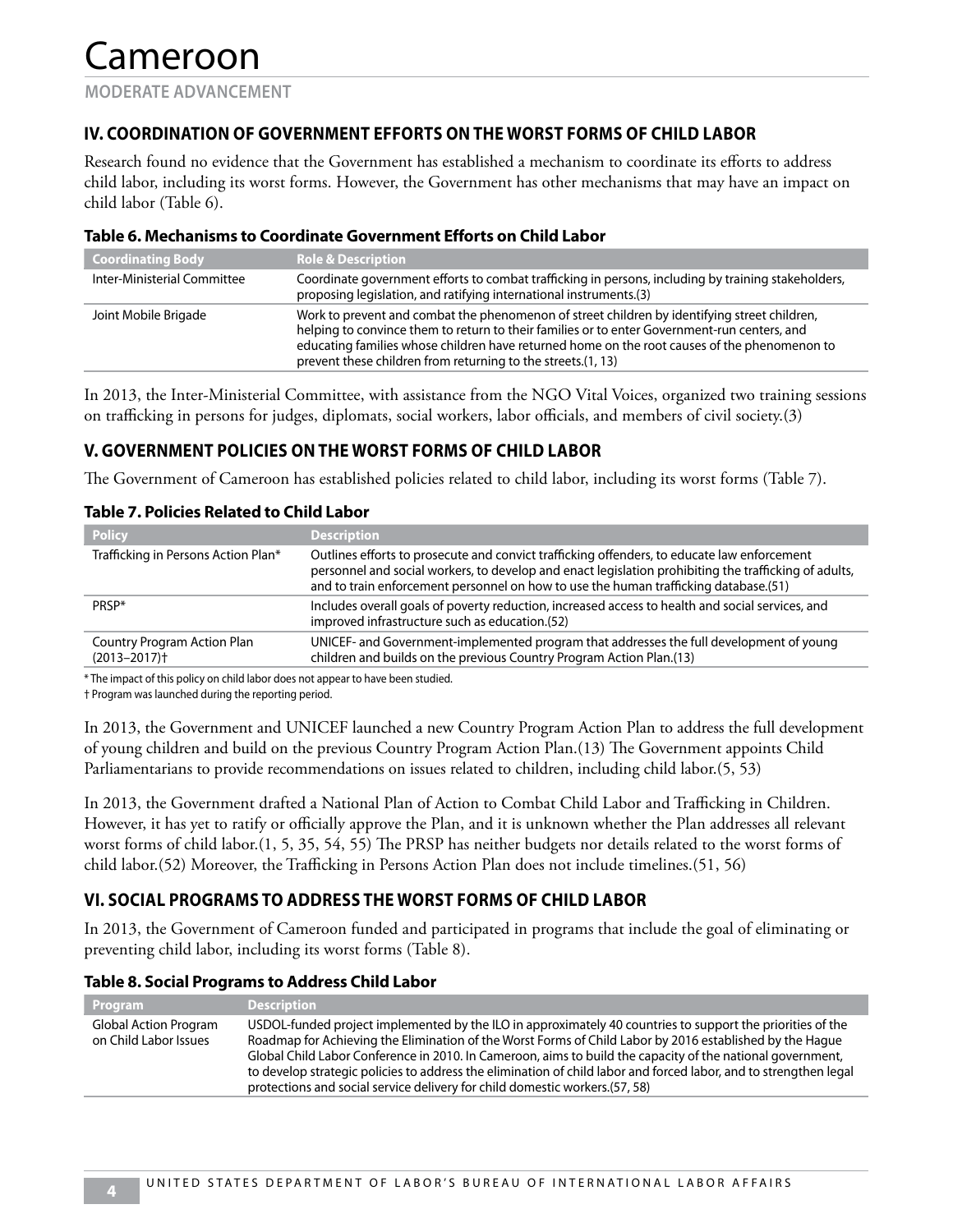| Program                                                   | <b>Description</b>                                                                                                                                                                                                                                                                                                                                                  |
|-----------------------------------------------------------|---------------------------------------------------------------------------------------------------------------------------------------------------------------------------------------------------------------------------------------------------------------------------------------------------------------------------------------------------------------------|
| Multi-Sector<br>Cooperation Program*†                     | UNICEF-implemented program to address areas such as ensuring access to basic education and preventive<br>health care, returning children to school, developing special curriculum for schools with high concentrations<br>of Bakas, promoting birth registration, and providing shelters and safe drinking water in northern regions<br>affected by floods. (3, 36) |
| School Feeding<br>Program <sup>*</sup> ‡                  | USAID-funded program provides meals to help improve the educational goals of girls in target geographic<br>zones.(5, 46)                                                                                                                                                                                                                                            |
| Direct Cash Transfer*‡                                    | Government program that provides limited direct cash transfers to street children on an ad hoc basis.(46)                                                                                                                                                                                                                                                           |
| Project to Fight the<br>Phenomenon of Street<br>Children‡ | Government program that gathers information on street children and offers health care, education, and<br>psychosocial care.(3)                                                                                                                                                                                                                                      |
| Horizen Femmes project<br>on domestic workers*            | Government-supported, NGO-run project focusing on educating domestic workers about their rights.(35, 36)                                                                                                                                                                                                                                                            |

## **Table 8. Social Programs to Address Child Labor (cont)**

\* The impact of this program on child labor does not appear to have been studied.

† Program was launched during the reporting period.

‡ Program is funded by the Government of Cameroon.

In 2013, MINLSS evaluated the programs that had been implemented to prevent and combat child labor since 2003, and updated its manual for identifying child trafficking victims. The results of the study are expected to be released in 2014.(3, 13) As part of the Project to Fight the Phenomenon of Street Children, the Ministry of Social Affairs (MINAS) and the Civic Service Agency for Participation in Development adopted a collaborative framework for the reintegration of street children. By mid-2013, the MINAS had identified 1,321 street children and had reunited 554 of them with their families.(3)

The school feeding program has reached only 5.3 percent of students in target zones.(46) Despite the initiatives described here, Cameroon's social programs do not address all the sectors in which children work, such as agriculture and domestic service.(56)

## **VII. SUGGESTED GOVERNMENT ACTIONS TO ELIMINATE THE WORST FORMS OF CHILD LABOR**

Based on the reporting above, suggested actions are identified that would advance the elimination of child labor, including its worst forms, in Cameroon (Table 9).

| Area         | <b>Suggested Action</b>                                                                                                                                                                                                                | <b>Year(s) Suggested</b> |
|--------------|----------------------------------------------------------------------------------------------------------------------------------------------------------------------------------------------------------------------------------------|--------------------------|
| Laws         | Ratify the Optional Protocol on the Sale of Children, Child Prostitution and Child<br>Pornography.                                                                                                                                     | 2013                     |
|              | Ensure that the law fully protects children working in agriculture, domestic service, and<br>street vending, and that it develops mechanisms for enforcing those laws.                                                                 | $2009 - 2013$            |
|              | Prohibit children under age 18 from engaging in dangerous activities—such as working<br>underwater and at dangerous heights—and enact legislation to prohibit the use,<br>procurement, or offering of children for illicit activities. | $2009 - 2013$            |
|              | Raise the age for compulsory education to 14 to match the established minimum age<br>for work.                                                                                                                                         | $2009 - 2013$            |
| Enforcement  | Ensure that the number of labor inspectors is sufficient, given the scope and prevalence<br>of child labor in Cameroon, and allocate more resources to provide vehicles and fuel to<br>the Ministry of Labor and Social Security.      | $2009 - 2013$            |
|              | Provide regular training to inspectors on child labor issues and Cameroonian labor laws.                                                                                                                                               | 2013                     |
|              | Gather and make information publicly available about child labor investigations and<br>enforcement.                                                                                                                                    | $2009 - 2013$            |
|              | Establish a referral mechanism between enforcement agencies and social services.                                                                                                                                                       | 2013                     |
| Coordination | Establish a coordinating mechanism to combat child labor, including all its worst forms.                                                                                                                                               | 2013                     |

## **Table 9. Suggested Government Actions to Eliminate Child Labor, Including its Worst Forms**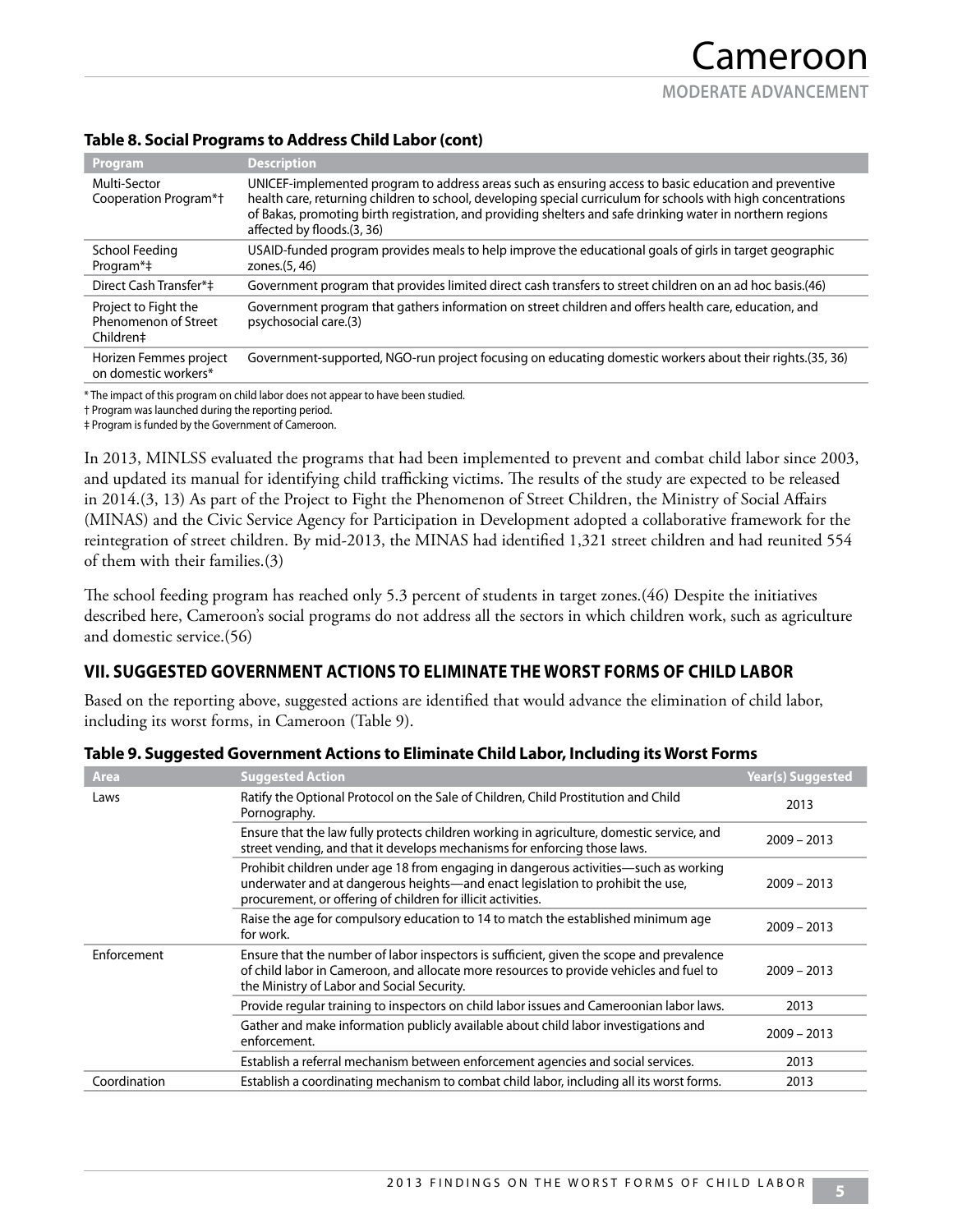## **Table 9. Suggested Government Actions to Eliminate Child Labor, Including its Worst Forms (cont)**

| <b>Area</b>                | <b>Suggested Action</b>                                                                                                                                                                    | <b>Year(s) Suggested</b> |
|----------------------------|--------------------------------------------------------------------------------------------------------------------------------------------------------------------------------------------|--------------------------|
| <b>Government Policies</b> | Formally adopt the National Plan of Action to Combat Child Labor and Trafficking in<br>Children, and ensure that it addresses all relevant worst forms of child labor.                     | $2010 - 2013$            |
|                            | Assess the potential impact of existing policies on addressing child labor.                                                                                                                | $2010 - 2013$            |
|                            | Include in the PRSP both the budgets and more detail related to government efforts on<br>the worst forms of child labor.                                                                   | $2011 - 2013$            |
|                            | Include a detailed timeline in the strategy to implement the Trafficking in Persons<br><b>Action Plan</b>                                                                                  | $2010 - 2013$            |
| Social Programs            | Expand the School Feeding Program to reach more students in target zones.                                                                                                                  | 2013                     |
|                            | Develop social protection programs that assist children working in the worst forms of<br>child labor in such sectors as agriculture and domestic service, and expand existing<br>programs. | $2009 - 2013$            |
|                            | Ensure the registration of all children at birth to guarantee they are able to access social<br>services, including education.                                                             | $2011 - 2013$            |
|                            | Ensure that additional school fees and the costs of books and uniforms do not hinder<br>children from accessing education.                                                                 | $2011 - 2013$            |
|                            |                                                                                                                                                                                            |                          |

#### **REFERENCES**

- 1. U.S. Embassy- Yaounde. *reporting, January 30, 2013*.
- 2. Club du Sahel et de l'Afrique de l'Ouest. *Travail des enfants dans les plantations ouest-africaines de cacao*. Paris; February 15, 2009. http://www.oecd.org/ dataoecd/32/15/42358247.pdf.
- 3. U.S. Embassy- Yaounde. *reporting, January 18, 2014*.
- 4. U.S. Department of State. "Cameroon," in *Trafficking in Persons Report- 2013*. Washington, DC; June 19, 2013; http://www.state.gov/j/tip/rls/tiprpt/2013/.
- U.S. Embassy- Yaounde official. E-mail communication to USDOL official. February 12, 2014.
- 6. Republic of Cameroon. *Etude Pilote sur L'Exploitation Sexuelle Commerciale des Enfants au Cameroun en 2010*. Yaoundé, Institut National de la Statistique; 2010. http://www.statistics-cameroon.org/downloads/CSEC/Note\_synthese\_Rapport\_ CSEC.pdf.
- 7. Boutin, D. *La transition des jeunes camerounais vers le marche du travail*. Pessac, Groupe d'economie Lare-Efi du developpement; 2010. Report No. DT/152/2010. http://ged.u-bordeaux4.fr/ceddt152.pdf.
- 8. Government of Cameroon. *Troisieme Edition du Tableau de Bord Social sur la Situation des Enfants et des Femmes au Cameroun (TBS 3)*. Yaounde; December 2009. http://www.statistics-cameroon.org/downloads/Rapport\_TBS3.pdf.
- 9. U.S. Embassy- Yaounde official. E-mail communication to USDOL official. July 1, 2009.
- 10. UNESCO Institute for Statistics. *Gross intake ratio to the last grade of primary. Total*. [accessed February 10, 2014]; http://www.uis.unesco.org/Pages/default. aspx?SPSLanguage=EN. Data provided is the gross intake ratio to the last grade of primary school. This measure is a proxy measure for primary completion. For more information, please see the "Children's Work and Education Statistics: Sources and Definitions" section of this report.
- 11. UCW. *Analysis of Child Economic Activity and School Attendance Statistics from National Household or Child Labor Surveys*. Original data from Enquête Démographique et de Santé et à Indicateurs Multiples, 2011. Analysis received February 13, 2014. Reliable statistical data on the worst forms of child labor are especially difficult to collect given the often hidden or illegal nature of the worst forms. As a result, statistics on children's work in general are reported in this chart, which may or may not include the worst forms of child labor. For more information on sources used, the definition of working children and other indicators used in this report, please see the "Children's Work and Education Statistics: Sources and Definitions" section of this report.
- 12. U.S. Department of State. "Cameroon," in *Country Reports on Human Rights Practices- 2013*. Washington, DC; February 27, 2014; http://www.state.gov/j/drl/ rls/hrrpt/humanrightsreport/index.htm#wrapper.
- 13. U.S. Embassy- Yaounde official. E-mail communication to USDOL official. February 21, 2014.
- 14. Mkup, J. *Keeping children in school in North of Cameroon*, UNICEF, [online] July 10, 2009 [cited January 25, 2012]; http://www.unicef.org/wcaro/2009\_3300. html.
- 15. Bangda, B. "Cameroon: Child labour in gold mines drains children out of school." africa-info.org [online] April 2, 2010 [cited January 25, 2012]; http:// africa-info.org/ang/index.php?option=com\_content&view=article&id=235:camer oon-child-labour-in-gold-mines-drains-children-out-of-school&catid=38:society.
- 16. Radio Netherlands Worldwide. "Cameroon: The Hard Knock Life of the Child Quarry Worker." rnw.nl [online] August 5, 2011 [cited February 21, 2013]; http://www.rnw.nl/africa/article/cameroon-hard-knock-life-child-quarry-worker.
- 17. U.S. Department of State. "Cameroon," in *Country Reports on Human Rights Practices- 2011*. Washington, DC; May 24, 2012; http://www.state.gov/j/drl/rls/ hrrpt/humanrightsreport/index.htm#wrapper.
- 18. Nganzi, R. "Travail domestique: Bamenda, championne de l'exploitation des enfants." cameroon-info.net [online] June 16, 2010 [cited February 20, 2013]; http://www.cameroon-info.net/stories/0,26822,@,travail-domestique-bamendachampionne-de-l-exploitation-des-enfants.html.
- 19. Ministry of Tourism- Yaounde official. Interview with USDOL consultant. January 30, 2009.
- 20. Ndienla, Y. "Cameroon: Haven for Child Trafficking." voices.yahoo.com [online] January 6, 2011 [cited November 2, 2012]; http://voices.yahoo.com/cameroonhaven-child-trafficking-7550972.html.
- 21. Let's Protect Our Children Coalition. *Campaign Against Child Trafficking for Sexual Exploitation*. Yaounde; May 2010. http://lwfyouth.org/wp-content/ uploads/2010/10/livret-tefes-angl.pdf.
- 22. U.S. Department of State. "Cameroon," in *Trafficking in Persons Report- 2012*. Washington, DC; June 19, 2012; http://www.state.gov/j/tip/rls/tiprpt/2012/ index.htm.
- 23. Integrated Regional Information Networks. "Nigeria: Trafficking convictions up but progress slow." IRINnews.org [online] March 15, 2010 [cited April 16, 2014]; http://www.irinnews.org/Report.aspx?ReportID=88424.
- 24. Nkereuwem, E. *A haven for child traffickers*, [previously online] [cited February 25, 2011]; [source on file].
- 25. Integrated Regional Information Networks. "Cameroon: Bringing street children back home." IRINnews.org [online] July 29, 2009 [cited February 20, 2013]; http://www.irinnews.org/PrintReport.aspx?ReportId=85492.
- 26. Global Welfare Association Cameroon. *GLOWA Strategic Planning Workshop Final Report*. Bameda, GLOWA; March 2011. http://www.freetocharities.org.uk/glowa/ strategicreport.pdf.
- 27. Menye, GL. *In Cameroon, changing attitudes and safe water mean more girls in school*, UNICEF, [online] June 13, 2007 [cited February 7, 2012]; http://www. unicef.org/wash/cameroon\_39992.html.
- 28. Plan International. "Plan offers incentives to encourage children to go to school." plan-international.org [online] December 20, 2011 [cited January 5, 2014]; http://plan-international.org/where-we-work/africa/cameroon/plan-offersincentives-to-encourage-children-to-go-to-school.
- 29. United Nations Treaty Collection. *Optional Protocol to the Convention on the Rights of the Child on the involvement of children in Armed Conflict*, [online] [cited January 24, 2014]; https://treaties.un.org/Pages/ViewDetails.aspx?mtdsg\_no=IV-11-b&chapter=4&lang=en.